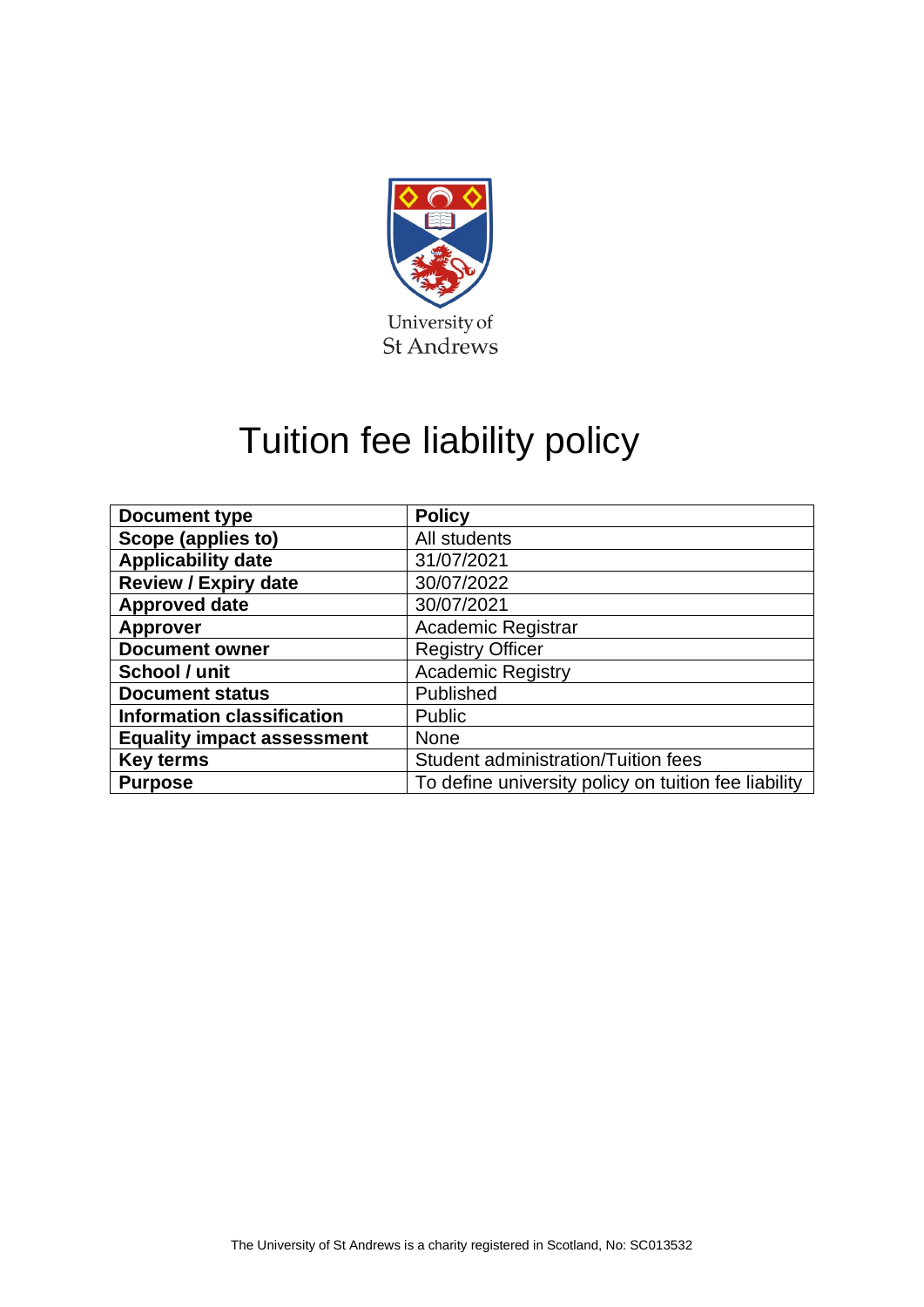# General terms

At matriculation each year, students accept the University's terms and conditions of registration which include accepting liability for tuition fees for the academic year. Payment should be made in full or an instalment plan should be set up from one of the options offered. Final dates for payment are in line with th[e Failure to Matriculate policy.](https://www.st-andrews.ac.uk/policy/student-administration-registration/failure-to-matriculate.pdf) If your tuition fees are being paid by a sponsor or loan provider, you should ensure this is in place and confirmed to the University at matriculation.

# 1. Foundation, Global Online Year One (GOYO) and Undergraduate students

# Refunds for leaves of absence and withdrawals

This policy applies to all full time, part time and distance learning students who are self-funded or have a sponsor other than SAAS. Students enrolled on evening degrees or part-time daytime courses through Lifelong Learning should refer to the separate guidance in section 2.

## First semester

Students who are granted a leave of absence or withdrawal and have a last date of engagement prior to week 5 of the first semester will be entitled to a full refund of tuition fees.

Students who are granted a leave of absence or withdrawal and have a last date of engagement from week 5 of the first semester will be liable for tuition fees for that semester.

## Second semester

Students who are granted a leave of absence or withdrawal and have a last date of engagement prior to week 5 of the second semester will be entitled to a full refund of tuition fees for that semester.

Students who are granted a leave of absence or withdrawal and have a last date of engagement from week 5 of the second semester will be liable for tuition fees for that semester.

# 2. Evening degree students

## Refunds for leaves of absence and withdrawals

This policy applies to all students enrolled on evening degrees or part-time daytime courses through Lifelong Learning. Students who are considering taking a leave of absence or withdrawing from their course should discuss the matter with the Lifelong Learning Co-ordinator in the first instance. Students must then follow the established procedure through the Registry Officer (Student Support).

## First semester

Students who are granted a leave of absence or withdrawal and have a last date of engagement prior to week 5 of the first semester will be entitled to a full refund of tuition fees.

Students who are granted a leave of absence or withdrawal and have a last date engagement from week 5 of the first semester will be liable for tuition fees for that semester.

#### Second semester

Students who are granted a leave of absence or withdrawal and have a last date of engagement prior to week 5 of the second semester will be entitled to a full refund of tuition fees for that semester.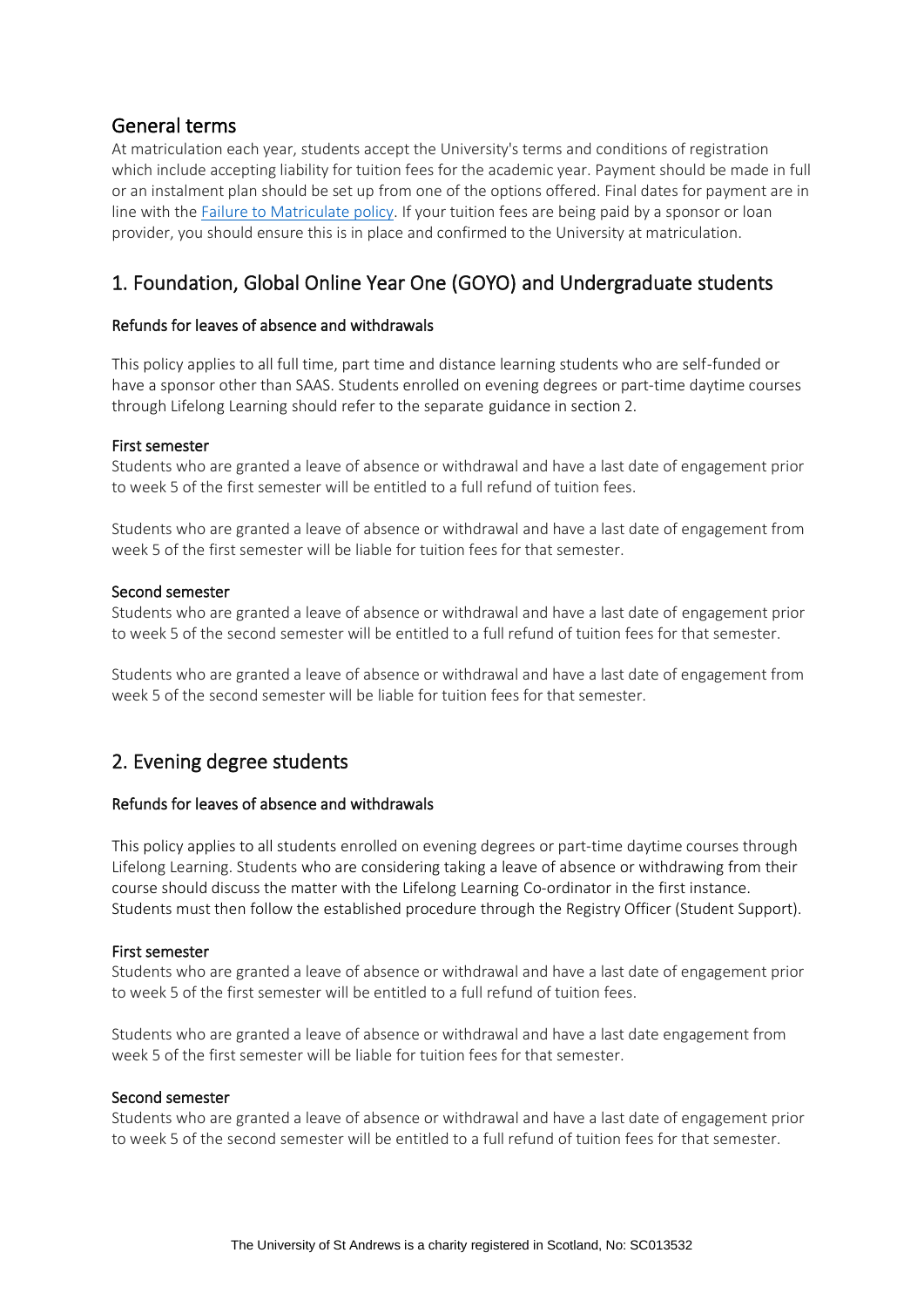Students who are granted a leave of absence or withdrawal and have a last date of engagement from week 5 of the second semester will be liable for tuition fees for that semester.

#### Further information

The following four examples show different scenarios for illustration only:

I. Leave of absence or withdrawal with a last date of engagement prior to week 5 of the first semester

A student taking 40 credits (20 credits in the first semester and 20 credits in the second semester) would be eligible for a full tuition fee refund.

II. Leave of absence or withdrawal with a last date of engagement from week 5 of the first semester but before second semester

A student taking 40 credits (20 in the first semester and 20 credits in the second semester) would be eligible for the 20-credit tuition fee in second semester to be refunded.

III. Leave of absence or withdrawal with a last date of engagement prior to week 5 of the second semester

A student taking 40 credits (20 credits in the first semester and 20 credits in the second semester) would be eligible for the 20-credit tuition fee in second semester to be refunded.

## IV. Leave of absence or withdrawal with a last date of engagement from week 5 the second semester

No refund of tuition fees.

# 3. Taught postgraduate students

#### Refunds for leaves of absence and withdrawals

This policy applies to all full time, part time and distance learning students who are self-funded or have a sponsor.

#### First semester

Students who are granted a leave of absence or withdrawal and have a last date of engagement prior to week 5 of the first semester will be entitled to a full refund of tuition fees.

Students who are granted a leave of absence or withdrawal and have a last date of engagement from week 5 of the first semester will be liable for tuition fees for that semester.

#### Second semester

Students who are granted a leave of absence or withdrawal and have a last date of engagement prior to week 5 of the second semester will be entitled to a full refund of tuition fees for that semester.

Students who are granted a leave of absence or withdrawal and have a last date of engagement from week 5 of the second semester will be liable for tuition fees for that semester.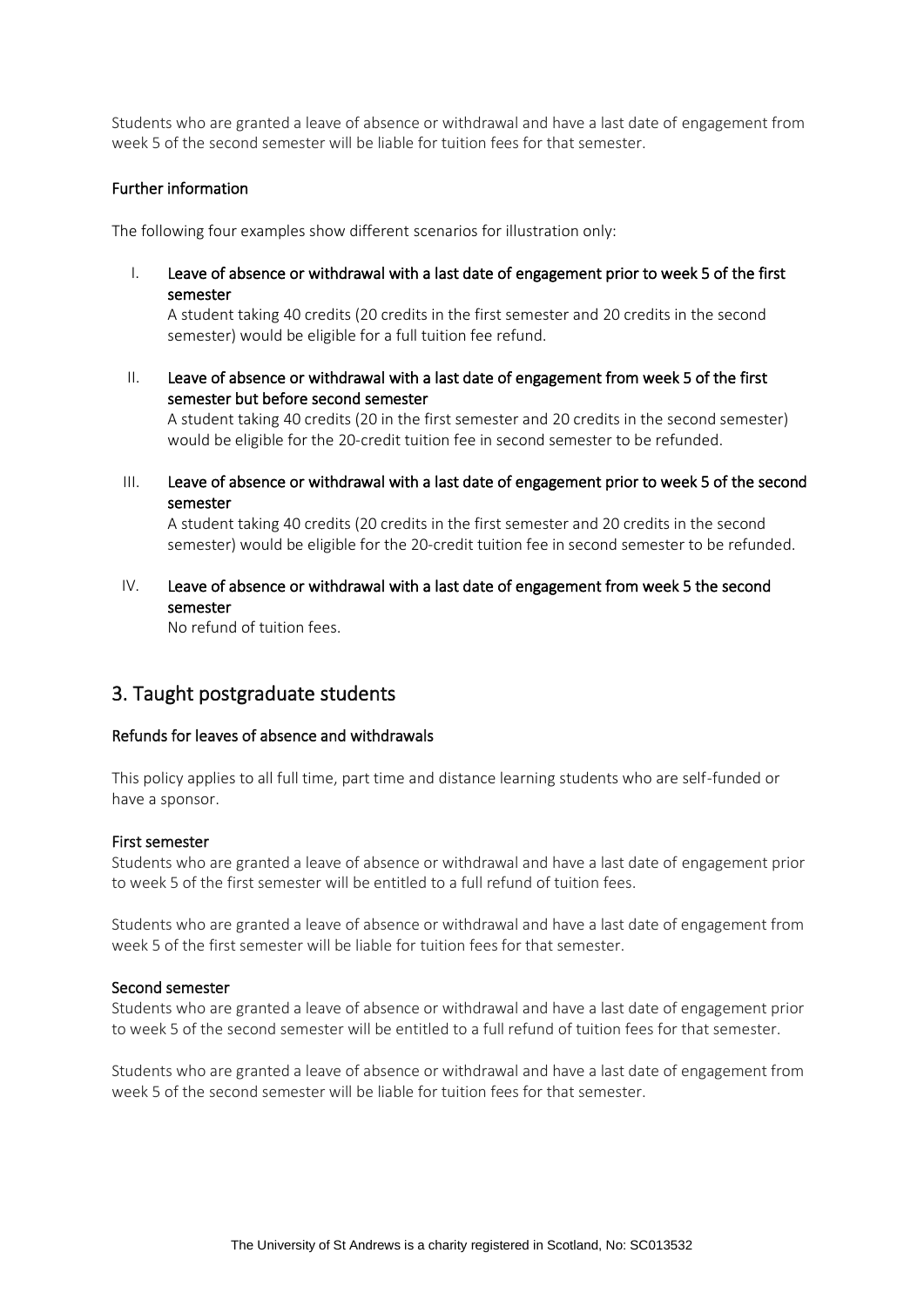## Further information

Self-funding students who are entitled to a refund under the above rules will still be liable for any shortfall between the revised fee determined by the University and the instalment(s) already paid.

Students on taught postgraduate Masters programmes who graduate with a PG Diploma will not be entitled to a refund of tuition fees.

#### *Exceptions to the above*

• A distance-learning student taking a module which runs throughout the academic session who withdraws or is granted a leave of absence and has a last date of engagement from week 5 of the first semester will not be entitled to a refund of tuition fees.

# 4. Research postgraduate students

#### Refunds for leaves of absence and withdrawals

This policy applies to all full and part-time research postgraduate students.

As research postgraduate students matriculate throughout the academic year their tuition fee liability will be calculated on a monthly pro-rata basis.

Research postgraduate students who take a leave of absence or withdraw within the first calendar month following the start of their course will be entitled to a full refund of their tuition fees and thereafter refunds will be calculated on a monthly pro-rata basis.

Tuition fees for continuation or extension periods are non-refundable.

Self-funding students who are entitled to a refund under the above rules will still be liable for any shortfall between the revised fee determined by the University and the instalment(s) already paid.

# 5. Staff fees

Students eligible for staff rates are not entitled to a refund if they withdraw or are granted a leave of absence and have a last date of engagement from week 5 of the start of their academic year.

# 6. Information for all students

#### Things to consider when taking a Leave of Absence

Taking a Leave of Absence is a significant step and the following guidance will explain the process and implications: [Requesting a Leave of Absence](https://www.st-andrews.ac.uk/students/advice/academic/loa/thingstoconsider/)

Further information can also be found in th[e Policy on leave of absence, re-engagement and](https://www.st-andrews.ac.uk/policy/academic-policies-student-progression-leave-of-absence-re-engagement-and-withdrawal/leave-of-absence.pdf)  [withdrawal.](https://www.st-andrews.ac.uk/policy/academic-policies-student-progression-leave-of-absence-re-engagement-and-withdrawal/leave-of-absence.pdf)